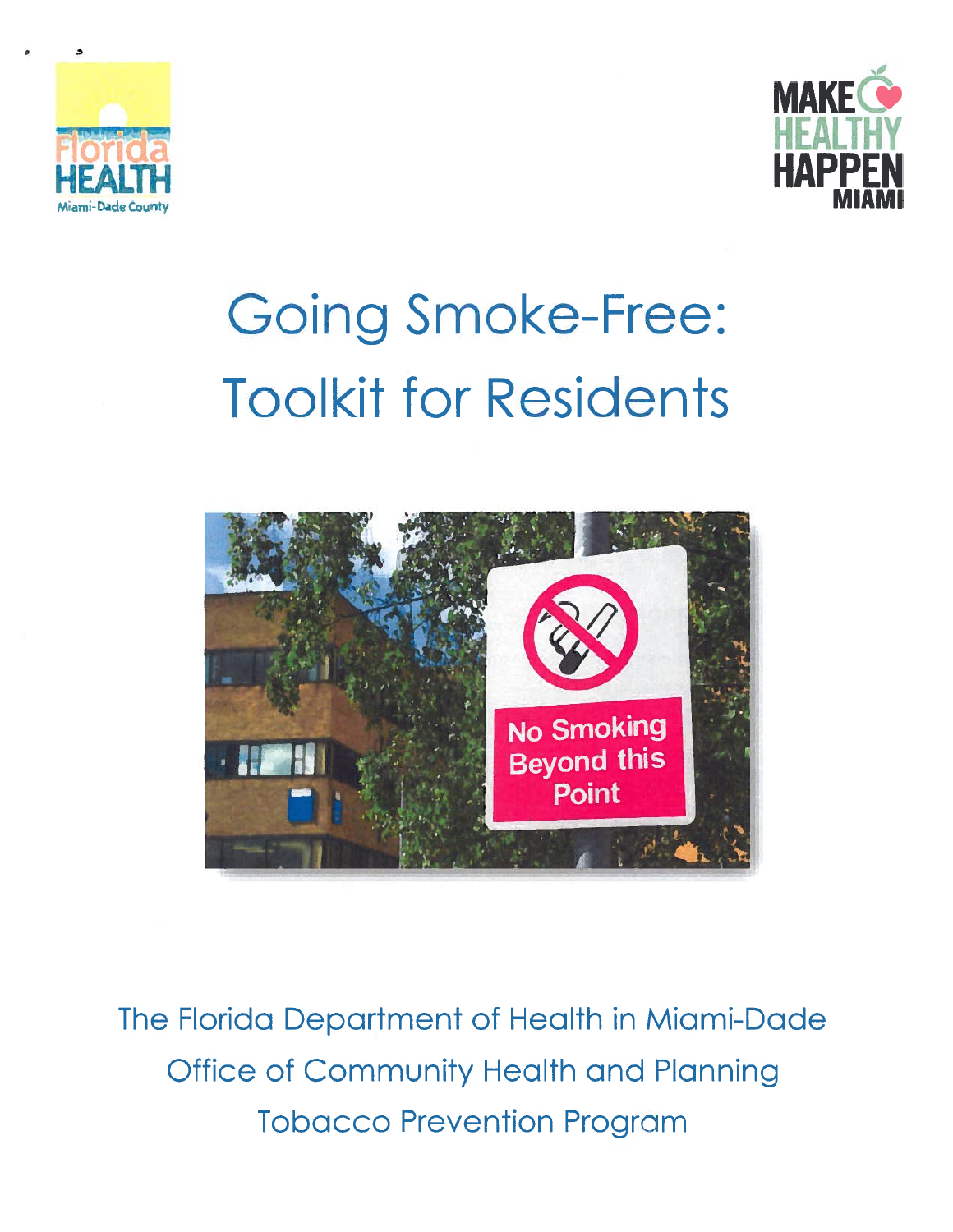## Secondhand Smoke in Multi-Unit Housing

What is the issue? Why is there such concern about secondhand smoke in living spaces?



### What is Secondhand smoke?

Secondhand smoke is the smoke that comes from the burning end of <sup>a</sup> cigarette, cigar or <sup>p</sup>ipe. It is smoke that is breathed out by <sup>a</sup> person smoking.

## 1. Secondhand smoke is dangerous

- The U.S. Surgeon General says there is NO risk free level of exposure to secondhand smoke.<sup>1</sup>
- Tobacco smoke contains more than 7,000 chemicals, with 70 that cause cancer.<sup>2</sup>
- $\bullet$  Up to 65% of air is exchanged between units.<sup>3</sup>
- Opening windows or using fans or air conditioners will not stop secondhand smoke exposure.

## 2. Secondhand smoke effects

- Over <sup>400</sup> infants and 41,000 adult nonsmokers die every year from secondhand smoke exposure. 4
- Secondhand smoke can cause strokes, heart attacks, and lung disease.<sup>5</sup>

## 3. Smoke is <sup>a</sup> leading cause of fire deaths and injuries

• Almost 1,000 people die every year from smoking related fires, half are residents in multi-unit housing, and <sup>a</sup> third are children. 6



## Keeping <sup>a</sup> smoke-free home can help improve your heallh, the health of your children and the health of your community.



<sup>A</sup> message from the Florida Department of Health in Miami-Dade county. Made possible with funding from the Centers for Disease Control and Prevention.

Sources: 1-Second Hand Smoke: Danger, Centers for Disease Control and Prevention, <sup>2015</sup>

2- U.S. Department of Health and Human Services, <sup>A</sup> Report of the Surgeon General, <sup>2014</sup>



4- CDC Vital Signs, February 2015



6- Indoor concentrations of nicotine in low-income, multi-unit housing, Tobacco Control, <sup>2009</sup>



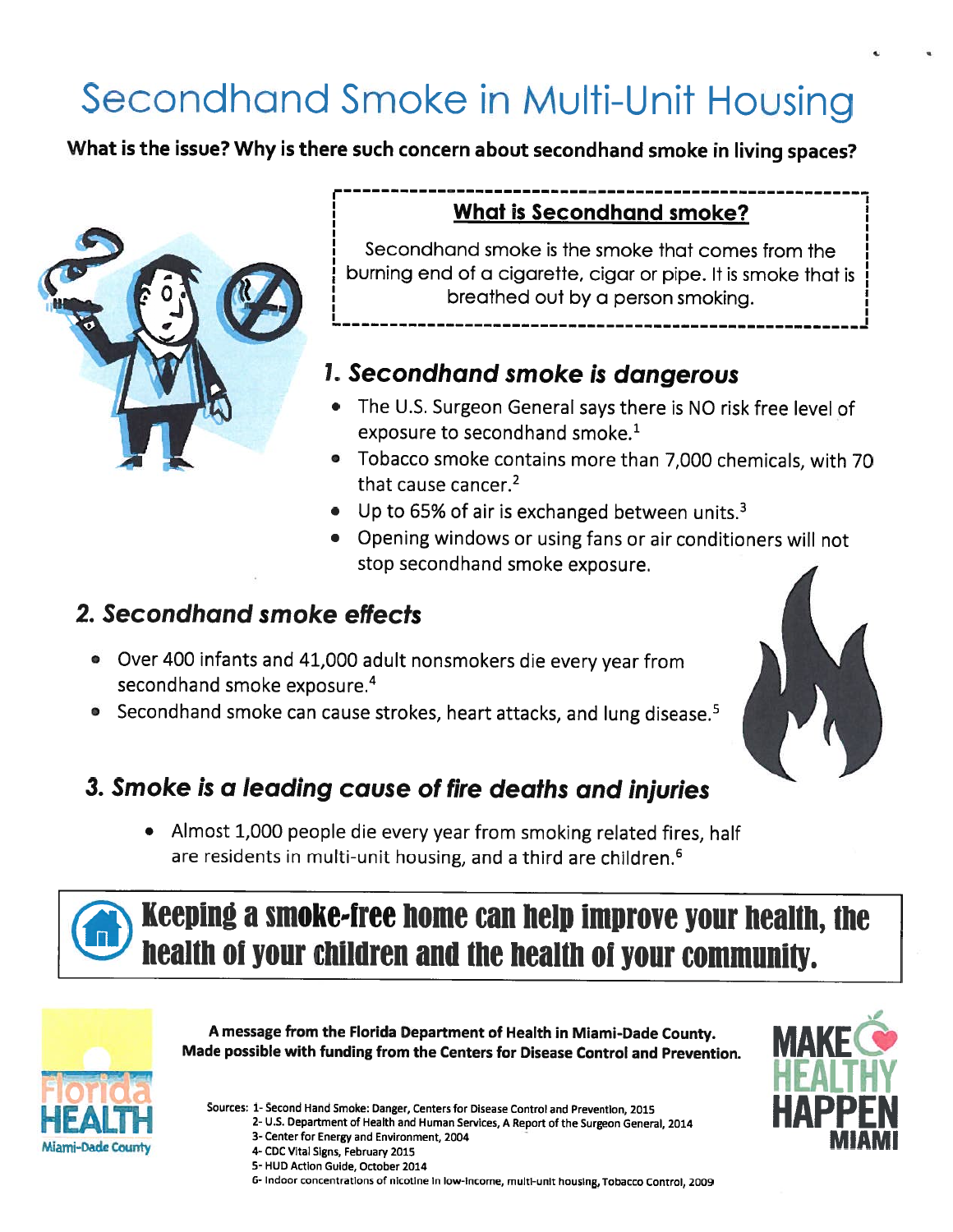## No Smoking Rule: An Overview

On November 30, 2016, the U.S. Department of Housing and Urban Development (HUD) announced <sup>a</sup> final rule to restrict smoking in public housing. This fact sheet provides an overview of the rule's smoking restrictions.

#### Q: What does the rule do?

S

A: The rule requires public housing agencies (PHA5) to adopt <sup>a</sup> smoke-free policy by August 2018. The policy must prohibit the use of "prohibited tobacco products" in all indoor areas, including individual living units, common areas, administrative office buildings, and outdoor areas within 25 feet of those areas.

#### Q: What units of public housing does the rule cover?

A: The rule covers public housing units. The rule excludes dwelling units in mixed-finance projects and does not apply to housing assisted under Section 8, PHA properties that have converted to project-based rental assistance contracts under the Rental Assistance Demonstration Program, or tribal housing. However, these properties can choose to include no smoking policies.

#### Q: What types of tobacco products does the rule include?

A: The rule prohibits the use of "prohibited tobacco products," including "waterpipes (hookahs)" and "items that involve the ignition and burning of tobacco leaves, such as (but not limited to) cigarettes, cigars, and pipes." While the rule does not include electronic cigarettes (e-cigarettes) or other electronic smoking devices, PHAs can choose to prohibit the use of e-cigarettes in their smoke-free policies.

#### Q: Does the rule cover outdoor areas?

A: The rule prohibits smoking in all outdoor areas within 25 feet of housing and administrative office buildings. This 25-foot perimeter includes balconies, porches, decks, and any outdoor space within 25 feet. Any designated smoking areas would have to be outside the 25-foot buffer zone. While the rule does not cover outdoor areas beyond 25 feet of housing and administrative office HUD's Rule to Restrict Smoking in Public Housing, it allows PHA5 to create additional smoke-free outdoor areas like playgrounds or to make their entire grounds smoke-free.

#### Q: How will the rule be enforced?

A: The smoke-free policy must be included in the applicable PHA plans and tenant leases. Enforcement of the PHA's smoke-free policy is the responsibility of the local PHA. HUD may use PHA certifications to verify that PHAs have implemented smoke-free policies and use periodic inspections and audits to help monitor whether policies are being enforced.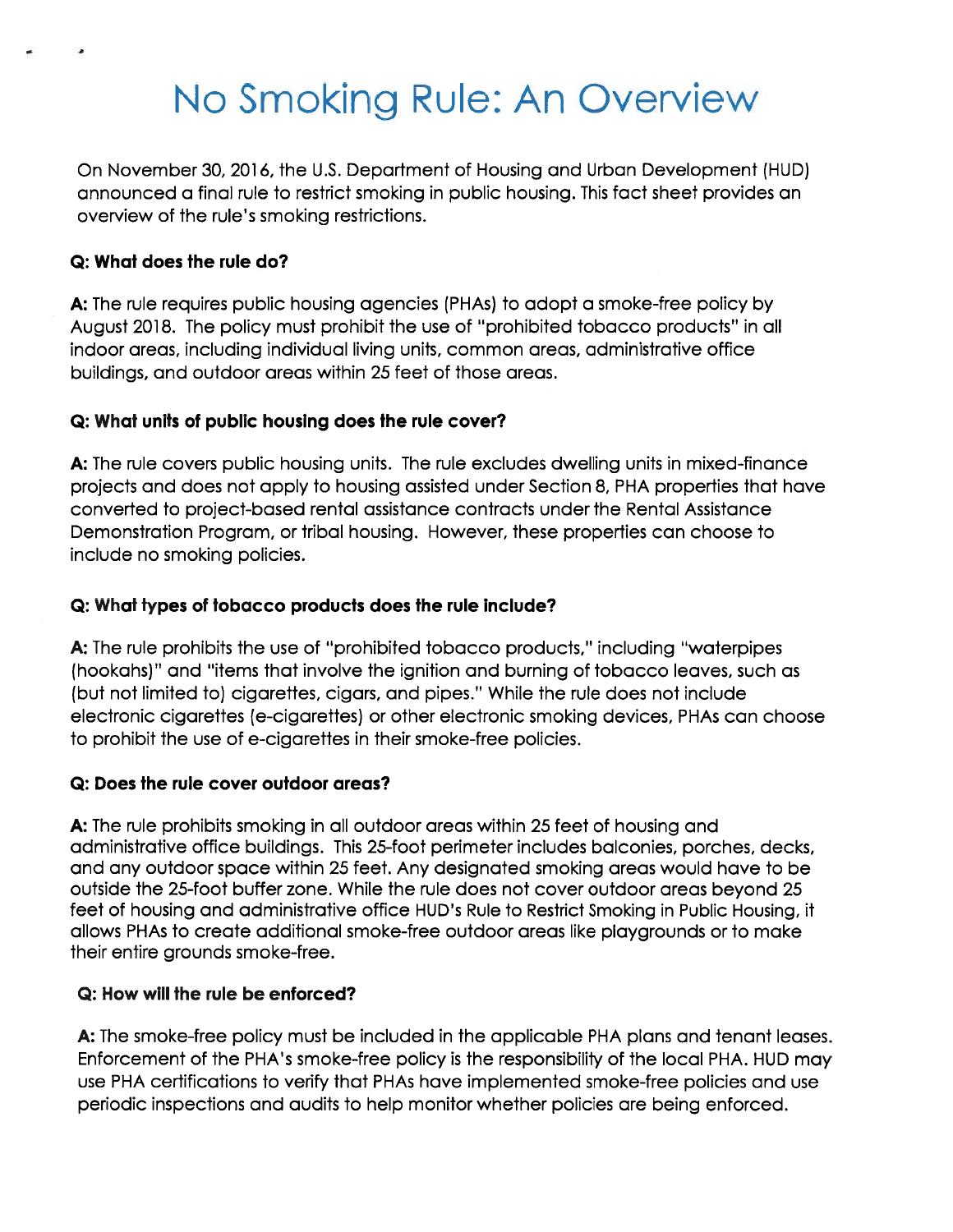#### Q: How does the rule impact <sup>a</sup> PHA's already existing smoke-free policy?

A: The rule does not grandfather (i.e., legally allow the continuation of) existing smoke-free policies that do not meet the minimum HUD requirements. If <sup>a</sup> PHA has <sup>a</sup> policy that is less stringent than the HUD requirements (e.g., no buffer zone or only <sup>a</sup> 15-foot buffer zone), the PHA policy must be updated to be in line with the new HUD requirements. Smoke-free policies may go beyond the HUD requirements, including prohibiting the use of e-cigarettes and establishing entirely smoke-free grounds.

#### Q: How long do PHAs have to adopt <sup>a</sup> smoke-free policy?

A: PHAs have until August 2018 to implement their smoke-free policies, PHA's will be engaging with residents and holding public meetings, and will obtain board approva<sup>l</sup> in the smoke-free policy adoption process.

#### Q: Will there be cessation services available?

A: The Florida Department of Health will provide cessation information and cessation counseling will be provided through Area Health Education Centers.

Source: HUD's Rule to Restrict Smoking in Public Housing – Tobacco Control Legal Consortium

## Walls don't protect you from secondhand smoke



Breathe easy and ask for smoke-free housing